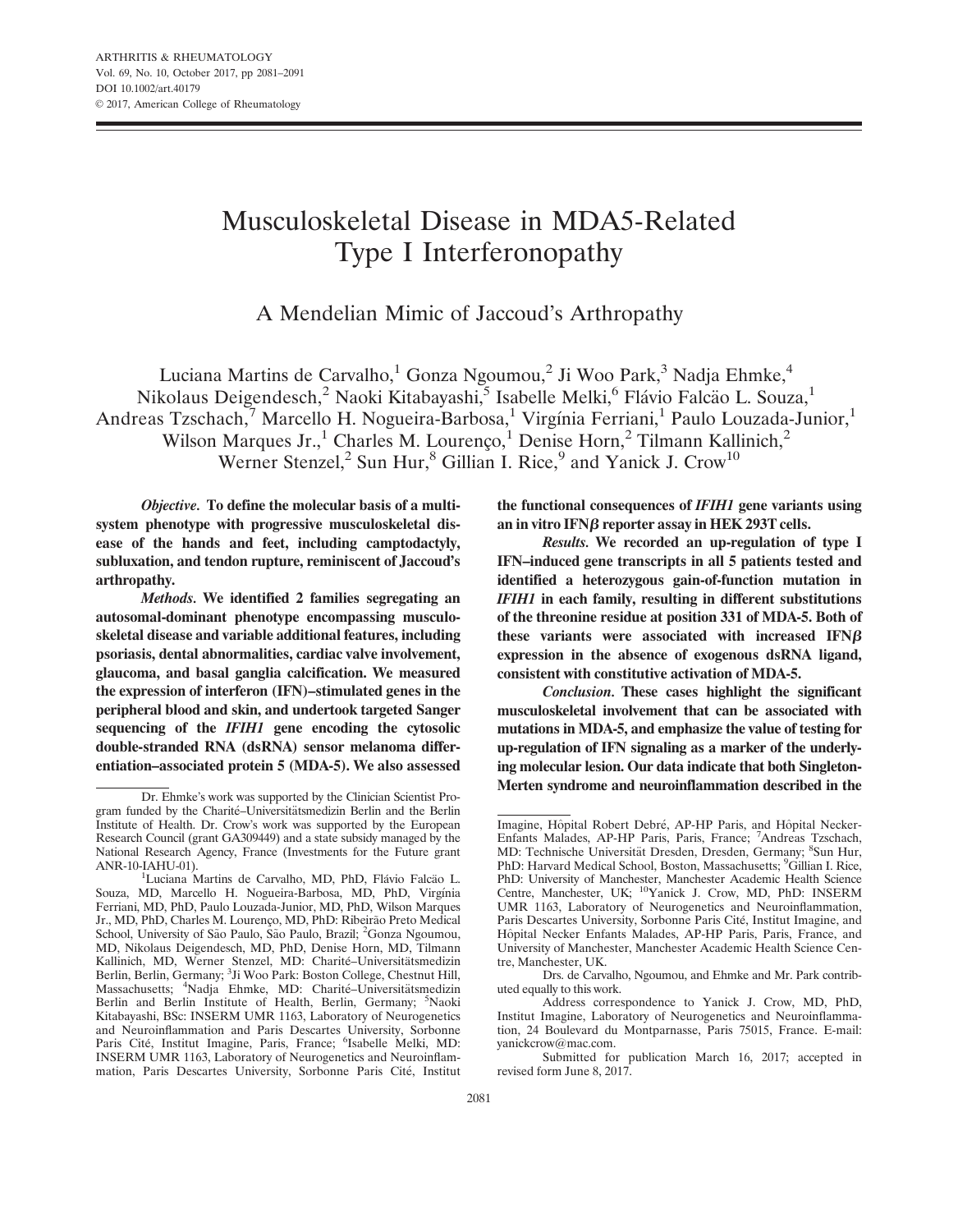### context of MDA-5 gain-of-function constitute part of the same type I interferonopathy disease spectrum, and provide possible novel insight into the pathology of Jaccoud's arthropathy.

The type I interferonopathies represent discrete examples of a disturbance of the homeostatic control of type I interferon (IFN) signaling due to Mendelian mutations, where constitutive up-regulation of type I IFN activity is considered directly relevant to pathogenesis. Definition of the type I interferonopathies has emphasized involvement of the central nervous system and the skin as primary clinical characteristics (1). The recent observation of mutations in IFIH1, encoding the cytosolic doublestranded RNA (dsRNA) sensor melanoma differentiation–associated protein 5 (MDA-5), has highlighted the possibility of joint disease in this context also (2,3). In this report we describe 2 families segregating autosomaldominant mutations in MDA-5 where musculoskeletal involvement demonstrating overlap with Jaccoud's arthropathy was a major clinical feature. We also provide a brief overview of joint disease so far described in the broader type I interferonopathy grouping, the recognition of which may become of increasing importance as anti-IFN therapies are developed.

#### PATIENTS AND METHODS

Study participants. Clinical and molecular data were ascertained through direct clinical contact. Written informed consent was obtained from participating family members. The study was approved by the Comité de Protection des Personnes (ID-RCB/EUDRACT: 2014-A01017-40) and the Leeds (East) Research Ethics Committee (reference number 10/H1307/132). Clinical and radiologic features of each patient are listed in Table 1.

IFN score. The IFN scoring method has been described in detail elsewhere (4). Whole blood was collected into PAXgene tubes, total RNA was extracted using a PreAnalytiX RNA isolation kit, and RNA concentration was assessed by spectrophotometry (FLUOstar Omega; Labtech). Quantitative reverse transcription–polymerase chain reaction (PCR) analysis was performed using TaqMan Universal PCR Master Mix (Applied Biosystems) and complementary DNA (cDNA) derived from 40 ng of total RNA. Using TaqMan probes for IFI27 (Hs01086370\_m1), IFI44L (Hs00199115\_m1), IFIT1 (Hs00356631\_g1), ISG15 (Hs00192713\_m1), RSAD2 (Hs01057264\_m1), and SIGLEC1 (Hs00988063\_m1), the relative abundance of each target transcript was normalized to the expression levels of HPRT1 (Hs03929096\_g1) and 18S (Hs999999001\_s1), and assessed with Applied Biosystems StepOne software version 2.1 and DataAssist software version 3.01. For each of the 6 probes, individual data were expressed relative to a single calibrator. Relative quantification is equal to  $2^{-\Delta\Delta C_t}$ , i.e., the normalized fold change relative to the control data. The median fold change of the 6 genes compared to the median in 29 previously assessed healthy controls is used to create an IFN score for each individual, with an abnormal IFN score being defined as greater than 2SD above the mean of the

control group, i.e., an IFN score of  $>2.466$  was considered abnormal.

Mutation analysis. Primers were designed to amplify the coding exons of IFIH1 (sequences available upon request from the corresponding author). Purified PCR amplification products were sequenced using BigDye Terminator chemistry and an ABI 3130 DNA sequencer. The mutation description is based on the reference cDNA sequence NM\_022168, with nucleotide numbering beginning from the first A in the initiating ATG codon. Variants were assessed using the in silico programs SIFT [\(http://sift.jcvi.org\)](http://sift.jcvi.org) and PolyPhen-2 [\(http://genetics.bwh.harvard.](http://genetics.bwh.harvard.edu/pph2) [edu/pph2/](http://genetics.bwh.harvard.edu/pph2)), and population allele frequencies were obtained from the ExAC database [\(http://exac.broadinstitute.org](http://exac.broadinstitute.org)).

IFN reporter assay. The pFLAG-CMV4 plasmid encoding IFN-induced helicase C domain–containing protein 1 (IFIH-1) has been described elsewhere (5). The mutations indicated were introduced using KAPA HiFi DNA polymerase. HEK 293T cells (ATCC) were maintained in 48-well plates in Dulbecco's modified Eagle's medium (Cellgro) supplemented with 10% heat-inactivated fetal calf serum and 1% *L*-glutamine. At  $\sim80\%$  confluence, cells were cotransfected with pFLAG-CMV4 plasmids encoding wild-type or mutant IFIH-1 (10 ng, unless indicated otherwise), IFN $\beta$  promoter–driven firefly luciferase reporter plasmid (100 ng), and a constitutively expressed Renilla luciferase reporter plasmid (pRL-CMV, 10 ng) by using Lipofectamine 2000 (Life Technologies) according to the manufacturer's protocol. The medium was changed 6 hours after transfection, and cells were subsequently stimulated with poly(I-C) (0.5  $\mu$ g/ml; InvivoGen) or with in vitro–transcribed 162-bp dsRNA  $(0.5 \mu g/ml)$  using Lipofectamine 2000. Cells were lysed 16 hours after stimulation, and  $IFN\beta$  promoter activity was measured using a Dual-Luciferase Reporter Assay (Promega) and a Synergy 2 plate reader (BioTek). Firefly luciferase activity was normalized to Renilla luciferase activity.

Histopathologic analysis. Snap-frozen skin samples from family 1972 patient 2 and a control subject without any obvious rheumatic or inflammatory skin disease were obtained by open biopsy. Cryostat sections (7  $\mu$ m) were stained with hematoxylin and eosin and by immunohistochemistry with the following antibodies: IFN-stimulated gene 15 (ISG-15) (clone ab14374; 1:50) (Abcam), sialic acid–binding Ig-like lectin 1 (Siglec-1) (clone HSn7D2; Novus Biologicals), CD45 (clone 2B11; Dako), and CD3 (rabbit polyclonal; Dako). Staining was performed using a Ventana iVIEW DAB Detection Kit. Appropriate biotinylated secondary antibodies were used, and visualization of the reaction product was carried out on a Benchmark XT immunostainer (Ventana).

#### **RESULTS**

Family 1938. Family 1938 patient 1. The proband of family 1938, who was 18 years old at the time of this study, is a female born to nonconsanguineous parents of Brazilian ancestry. She was delivered at 32 weeks gestation by cesarean section indicated because of placental abruption. A gluteal fistula, diagnosed at age 2 months, necessitated multiple surgical interventions between the ages of 2 and 7 years. She sat at 5 months of age (adjusted for gestation at birth), and walked independently at 24 months of age. At 4 years of age muscle weakness and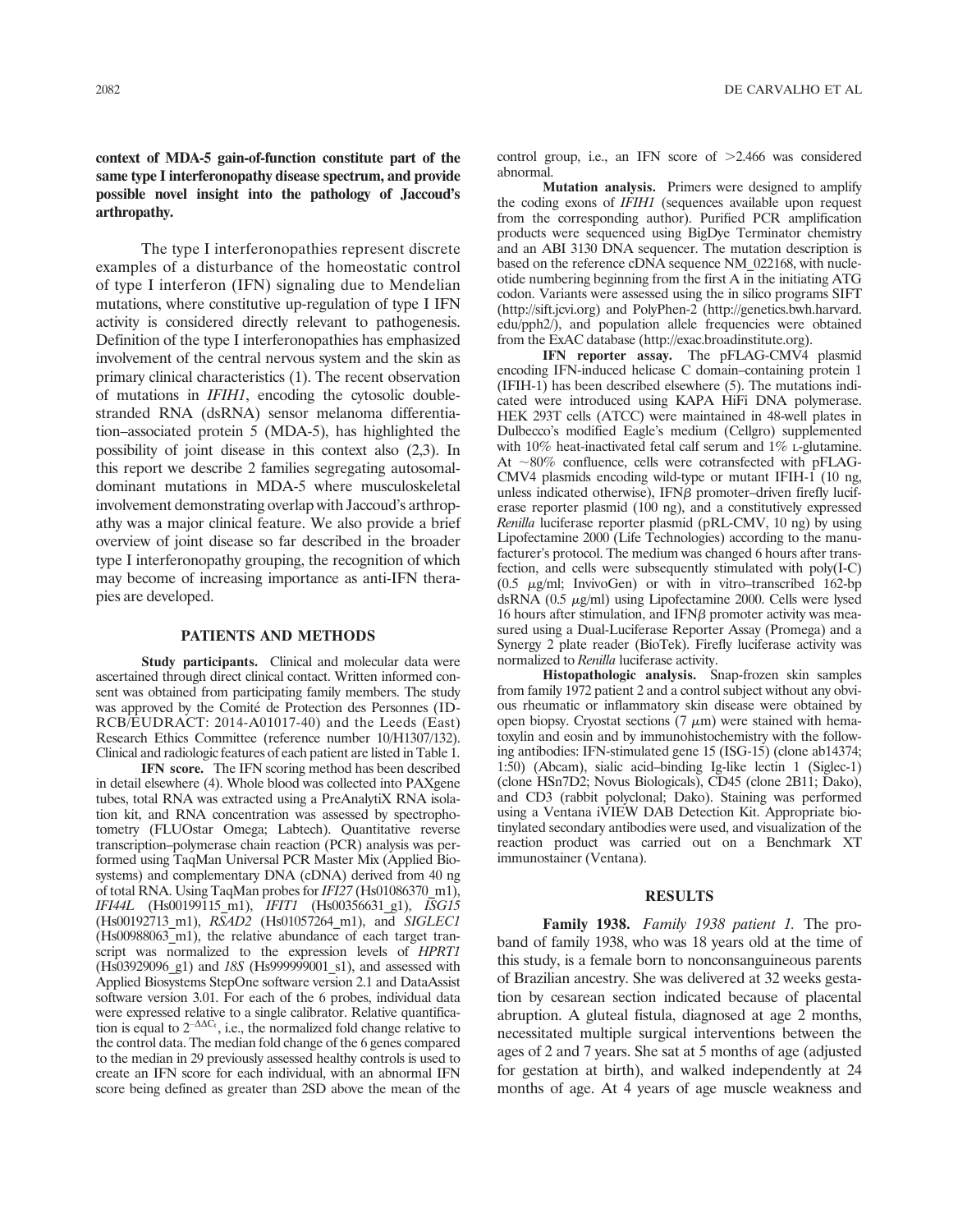| Table 1.                                                                                                                                                                |                                                                                                                                                                                     |                                                                                                                                       | Summary of the clinical and radiologic features observed in MDA5 mutation-positive patients from families 1938 and 1972* |                                                                                                                                                                                                                                                                   |                                                                                                                                                                                                                                                                    |
|-------------------------------------------------------------------------------------------------------------------------------------------------------------------------|-------------------------------------------------------------------------------------------------------------------------------------------------------------------------------------|---------------------------------------------------------------------------------------------------------------------------------------|--------------------------------------------------------------------------------------------------------------------------|-------------------------------------------------------------------------------------------------------------------------------------------------------------------------------------------------------------------------------------------------------------------|--------------------------------------------------------------------------------------------------------------------------------------------------------------------------------------------------------------------------------------------------------------------|
|                                                                                                                                                                         | Family 1938 patient 1                                                                                                                                                               | Family 1938 patient 2                                                                                                                 | Family 1938 patient 3                                                                                                    | Family 1972 patient 1                                                                                                                                                                                                                                             | Family 1972 patient 2                                                                                                                                                                                                                                              |
| Mutation<br>Sex                                                                                                                                                         | c.992C>T/p.Thr331Ile<br>Female                                                                                                                                                      | c.992C>T/p.Thr331Ile<br>Female                                                                                                        | c.992C>T/p.Thr331Ile<br>Female                                                                                           | c.992C>G/p.Thr331Arg<br>Female                                                                                                                                                                                                                                    | c.992C>G/p.Thr331Arg<br>Male                                                                                                                                                                                                                                       |
| Age at onset, years                                                                                                                                                     | Early infancy $18\,$                                                                                                                                                                | 45                                                                                                                                    | 27                                                                                                                       | ${}^{\circ}$<br>$\circ$                                                                                                                                                                                                                                           | $\Xi$<br>$47\,$                                                                                                                                                                                                                                                    |
| Height at last contact,<br>cm/age, years/SD<br>Current age, years<br>of mean height                                                                                     | 146/18/-2                                                                                                                                                                           | $145/45/-3$                                                                                                                           | 144/27/–3                                                                                                                | 125/9/0                                                                                                                                                                                                                                                           | $\widetilde{\Xi}$                                                                                                                                                                                                                                                  |
| Features at presentation                                                                                                                                                | weakness, joint pain<br>Gluteal fistula, muscle                                                                                                                                     | Joint pain                                                                                                                            | Joint pain                                                                                                               | Muscle weakness and<br>leg pain                                                                                                                                                                                                                                   | Glaucoma                                                                                                                                                                                                                                                           |
| Acro-osteolysis                                                                                                                                                         | Yes                                                                                                                                                                                 | Yes                                                                                                                                   | Yes                                                                                                                      | Yes                                                                                                                                                                                                                                                               | Yes                                                                                                                                                                                                                                                                |
| Joint subluxation                                                                                                                                                       | Yes<br>$\rm \stackrel{\circ}{\rm \bf Z}$                                                                                                                                            | ${\rm Yes}$ No                                                                                                                        | ${\rm Yes}$ No                                                                                                           | 2g                                                                                                                                                                                                                                                                | $\mathbf{Yes}$                                                                                                                                                                                                                                                     |
| Tendon rupture                                                                                                                                                          |                                                                                                                                                                                     |                                                                                                                                       |                                                                                                                          |                                                                                                                                                                                                                                                                   | bilateral, at ages 34<br>Yes (quadriceps,<br>and 35 years)                                                                                                                                                                                                         |
| Periarticular calcifications                                                                                                                                            | Yes                                                                                                                                                                                 | Yes                                                                                                                                   | Yes                                                                                                                      | ż                                                                                                                                                                                                                                                                 | $\frac{1}{2}$                                                                                                                                                                                                                                                      |
| Abnormal dentition                                                                                                                                                      | secondary dentition)<br>Yes (delayed eruption<br>of primary and                                                                                                                     | to use of prosthesis)<br>adolescence leading<br>Yes (loss of teeth in                                                                 | adolescence leading to<br>Yes (loss of teeth in<br>use of prosthesis)                                                    | secondary dentition<br>Delayed eruption of                                                                                                                                                                                                                        | dentition with resorp-<br>eruption and early<br>loss of secondary<br>Yes (delayed tooth                                                                                                                                                                            |
|                                                                                                                                                                         | $\mathop{\mathsf{S}}\nolimits$                                                                                                                                                      | $\tilde{z}$                                                                                                                           | ż                                                                                                                        |                                                                                                                                                                                                                                                                   | tion of dental roots)<br>Yes(11)                                                                                                                                                                                                                                   |
| Glaucoma (age at diagnosis, years)<br>Aortic/cardiac valve calcification                                                                                                | $\tilde{z}$                                                                                                                                                                         | Yes                                                                                                                                   | $Y$ es                                                                                                                   | $\tilde{z}$<br>ż                                                                                                                                                                                                                                                  | $\tilde{\geq}$                                                                                                                                                                                                                                                     |
| Cardiac status                                                                                                                                                          | concentric LVH, mild<br>left atrial and aortic<br>root dilation with<br>insufficiency<br>Hypertension,<br>aortic valve                                                              | aortic valve stenosis<br>Hypertension, LVH                                                                                            | Aortic valve calcification                                                                                               | No abnormalities                                                                                                                                                                                                                                                  | $\lessapprox$                                                                                                                                                                                                                                                      |
| Psoriasiform rash (age at<br>onset, years)                                                                                                                              | Yes(13)                                                                                                                                                                             | $\stackrel{\circ}{\mathsf{Z}}$                                                                                                        | Yes(21)                                                                                                                  | $\tilde{z}$                                                                                                                                                                                                                                                       | Yes (early adulthood)                                                                                                                                                                                                                                              |
| Multiple lentigines                                                                                                                                                     | Yes                                                                                                                                                                                 | Yes                                                                                                                                   | $\mathsf{S}^{\circ}$                                                                                                     | ż                                                                                                                                                                                                                                                                 | Yes                                                                                                                                                                                                                                                                |
| Basal ganglia calcification<br>High hairline/broad forehead                                                                                                             | Yes<br>Yes                                                                                                                                                                          | Yes<br>Yes                                                                                                                            | $Y_{cs}$                                                                                                                 | No cerebral imaging<br>Yes                                                                                                                                                                                                                                        | No cerebral imaging<br>Yes                                                                                                                                                                                                                                         |
| Prominent muscle weakness                                                                                                                                               | Yes, as infant with                                                                                                                                                                 | $\overline{R}$                                                                                                                        | $\tilde{z}$                                                                                                              | Yes, as infant                                                                                                                                                                                                                                                    | $\frac{1}{2}$                                                                                                                                                                                                                                                      |
| Markers of inflammation/<br>IFN score (age, years)†<br>autoantibodies                                                                                                   | and anti-dsDNA) and RF negative; $HLA-$<br>ESR and CRP normal;<br>autoantibody (ANA<br>myopathic changes<br>B27 positivity; C3<br>on muscle biopsy<br>normal<br>29.7 (18)<br>and C4 | and RF negative; C3<br>ESR and CRP normal;<br>autoantibody (ANA,<br>anti-dsDNA, Sm/<br>RNP, and Scl-70)<br>and C4 normal<br>15.1 (45) | $16.9~(27)$ NR                                                                                                           | dsDNA antibodies on<br>expression increased;<br>anti-MDAS and anti-<br>ESR and CRP normal;<br>mildly elevated anti-<br>C3 slightly reduced,<br>negative; monocyte<br>1 occasion; ANA,<br>CCP antibodies<br>CD169/Siglec-1<br>14.0(9)<br>negative; RF<br>C4 normal | increased; C3 and C4<br>ESR and CRP normal;<br>and anti-angiotensin<br>II type 1 antibodies;<br>CCP, anti-SSA/Ro,<br>Siglec-1 expression<br>RF increased; ele-<br>monocyte CD169/<br>vated ANA, anti-<br>anti-dsDNA anti-<br>bodies normal;<br>18.8 (47)<br>normal |
| * NR = not recorded; NA = not assessed; LVH = left ventricular hypertrophy; ESR = erythrocyte sedimentation rate; CRP = C-reactive protein; ANA = antinuclear antibody; |                                                                                                                                                                                     |                                                                                                                                       |                                                                                                                          |                                                                                                                                                                                                                                                                   |                                                                                                                                                                                                                                                                    |

anti-dsDNA

† Interferon (IFN) scores of

anti–double-stranded DNA; RF

.2.466 are considered abnormal.

rheumatoid factor; anti-CCP

anti–cyclic citrullinated peptide; Siglec-1

sialic acid–binding Ig-like lectin 1.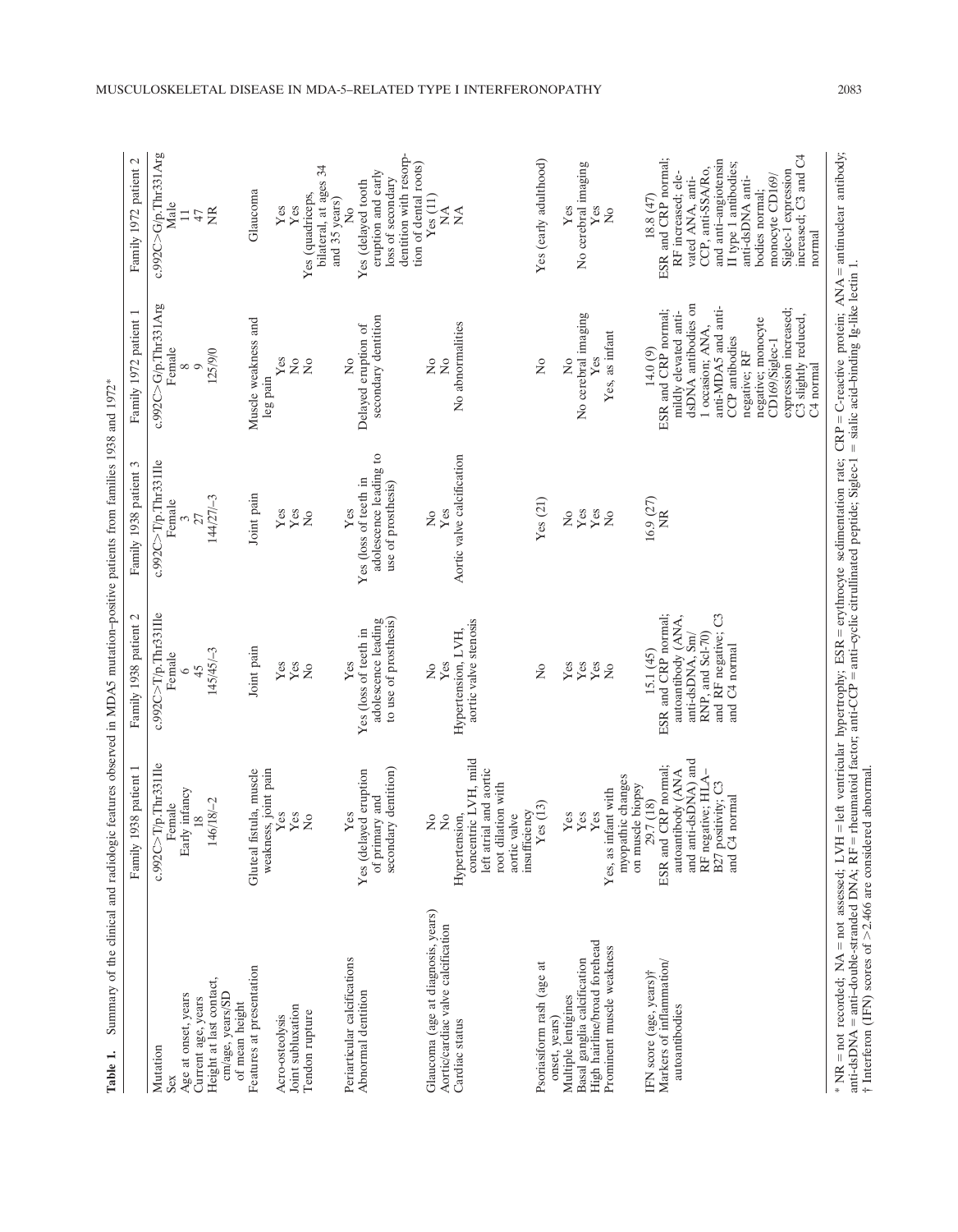

Figure 1. Radiologic and clinical features of patient 1 of family 1938. A–D, Radiographs of the hands (A), right foot (B), and upper limbs (C) and D) at age 18 years, demonstrating subluxations (broken arrows), with well-preserved joint spaces and articular surfaces, and dense calcifications of tendon insertions at the elbows (solid arrows), which were not palpable. E and  $F$ , Photographs of the hands  $(E)$  and feet  $(F)$  at age 18 years, demonstrating camptodactyly, subluxation, and plantar collapse. Note the pigmentary abnormalities on the hands. G, Computed tomography image of the brain at age 18 years, demonstrating dense calcification of the basal ganglia (in the absence of any neurologic signs or symptoms).

difficulties with climbing stairs were noted. Electromyography results were suggestive of a myopathic process, and a muscle biopsy showed striated muscle fibers with discrete irregularity of myofibril diameter and peripheral nuclei in a subsarcolemmal distribution. Creatine kinase levels measured on multiple occasions were consistently normal.

Beginning at the age of 2 years she reported joint pain, and subsequently developed progressive deformities of the hands and feet. Rheumatologic review at 7 years of age revealed significant deformities of both feet, and limitation of movement of the cervical spine, elbows, wrists, hands, knees, and ankles (Figures 1A–F). There was no obvious muscle weakness at that time. She was noted to have dry skin, multiple lentigines, and hypochromic

macular lesions (Figure 1E). She was diagnosed as having juvenile idiopathic arthritis (JIA) and started on methotrexate and, subsequently, the tumor necrosis factor (TNF) inhibitor etanercept. At age 12 years, considering the degree of joint damage and poor response to etanercept, a putative diagnosis of psoriatic arthritis was made, and treatment with infliximab was initiated but was stopped after 7 months, following an infusion reaction. Due to pain at the injection site, a subsequent course of adalimumab was also stopped. After the appearance of diffuse cutaneous guttate psoriatic lesions at age 13 years, etanercept treatment was started again in combination with leflunomide, with equivocal therapeutic benefit. The erythrocyte sedimentation rate (ESR) and C-reactive protein (CRP)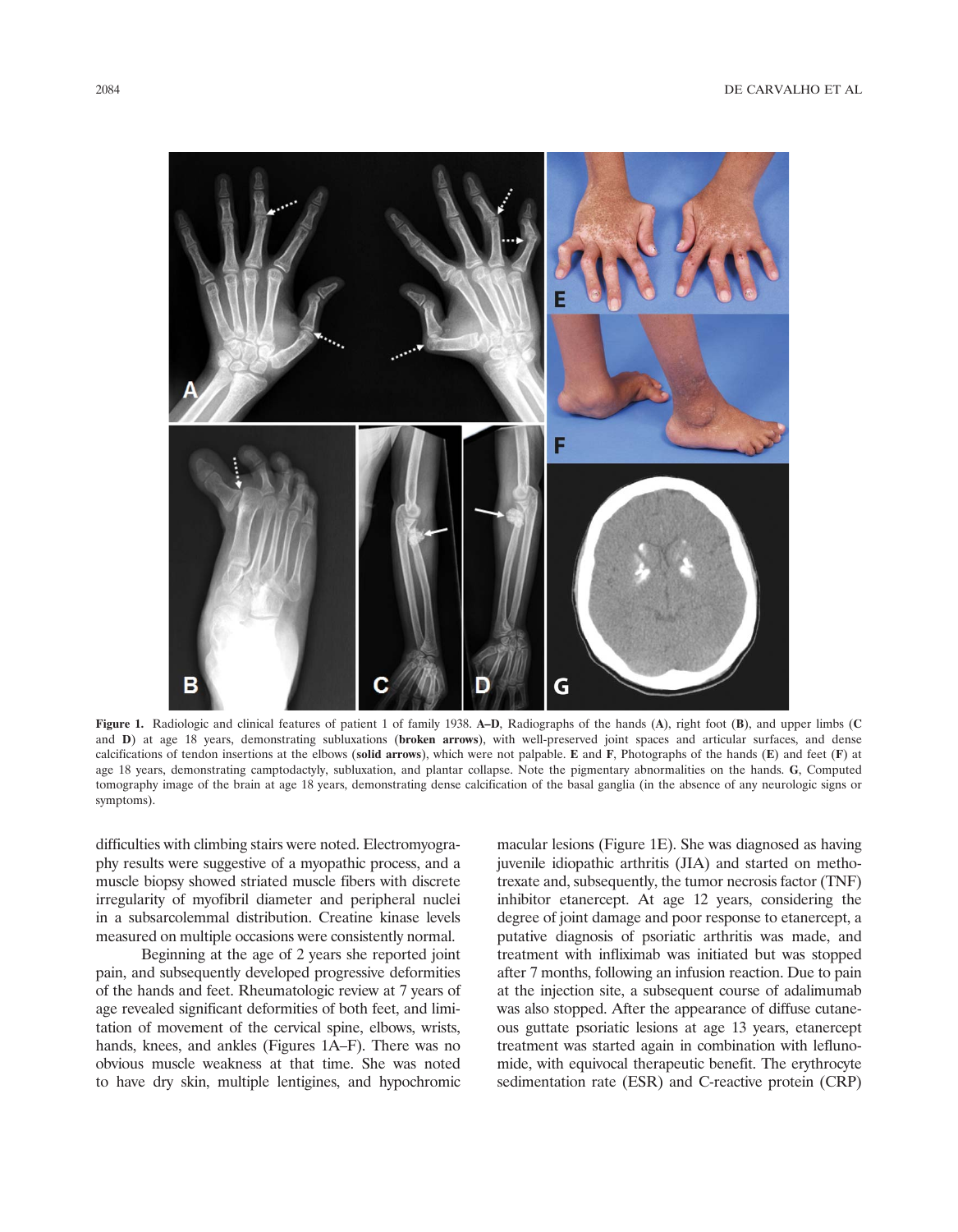

Figure 2. Radiologic and clinical features of patient 2 of family 1938. A-D, Radiographs of the hands (A), left knee (B), left femur and hip (C), and left foot (D) at age 45 years, demonstrating significant deformities and ectopic calcification at the sites of tendon insertions (arrows). E, Radiograph of the jaw, demonstrating a complete absence of teeth. F and G, Photographs of the hands  $(F)$  and feet  $(G)$  at age 45 years, demonstrating musculoskeletal deformities. H, Transverse computed tomography image of the chest, demonstrating dense ectopic calcification of the aortic valve. Color figure can be viewed in the online issue, which is available at [http://onlinelibrary.wiley.com/doi/10.1002/art.40179/abstract.](http://onlinelibrary.wiley.com/doi/10.1002/art.40179/abstract)

level have been consistently normal, and the patient has always been negative for autoantibodies.

In addition, this patient was noted to have experienced delayed eruption of her primary and secondary dentition. During adolescence she was found to have hypertension, and echocardiography revealed concentric left ventricle hypertrophy, left atrial dilation, and aortic root dilation with aortic valve insufficiency. There was no evidence of aortic calcification.

At the age of 18 years her height was 146 cm (2 SD below the mean). There was no evidence of glaucoma. Dense calcification of the basal ganglia was observed on cranial computed tomography (CT) imaging (Figure 1G), in the absence of overt neurologic features.

Family 1938 patient 2. The proband's mother was initially evaluated at 35 years of age because of a deforming polyarthritis of the hands and feet. Joint involvement was reported to have started at 6 years of age. She lost almost all of her teeth during adolescence and early adulthood, necessitating the use of a dental prosthesis. She was diagnosed as having psoriatic arthropathy, and treatment with methotrexate and the TNF inhibitor infliximab was initiated at age 44 years, with apparently limited efficacy.

At the time of this study, the patient was 45 years of age and had a height of 145 cm (3 SD below the mean), dry skin, and lentigines. She had subluxation, camptodactyly, and ulnar deviation in the hands, with plantar arch collapse, valgus deformity, and bilateral plantar callosities of the feet (Figures 2A–D, F, and G). There was also a reduction in the range of motion at the elbows, and valgus orientation of the knees. Radiologic evaluation demonstrated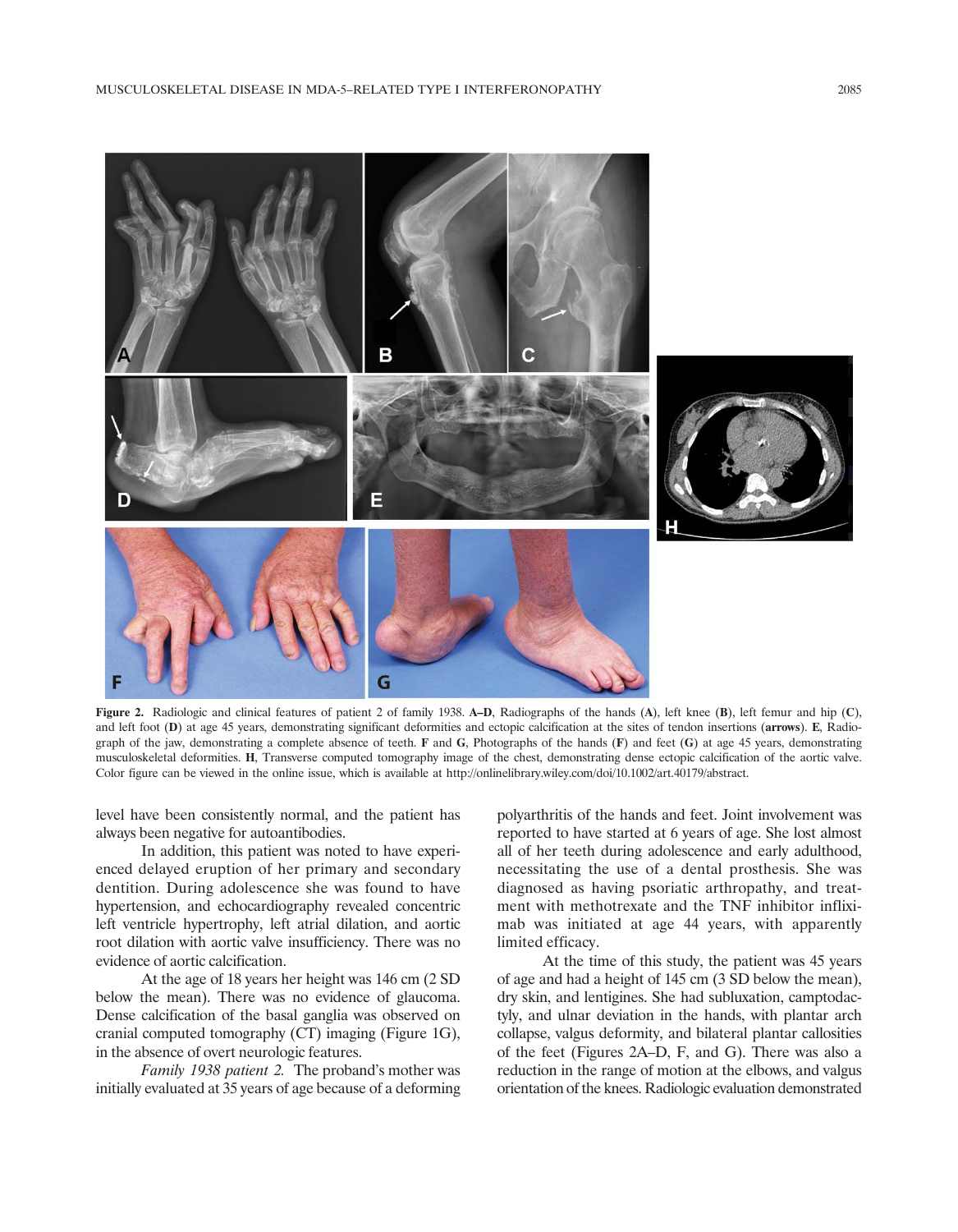

Figure 3. Radiologic features of patients 1 and 2 of family 1972. A, Radiograph of the left hand of patient 1 of family 1972 at age 8 years. There were no major radiologic changes other than slight osteopenia. B–E, Radiographs of the hands (B and C) and feet (D and E) of her father, patient 2 of family 1972, at age 47 years. Bilateral subluxation of the thumbs and hallux deformity of the large toes can be seen. Note a suggestion of acro-osteolysis of the phalanges in B and C.

acro-osteolysis, joint subluxation, and tendon insertion calcification. Imaging of her jaw confirmed complete loss of her teeth (Figure 2E). She was found to have hypertension, and echocardiography revealed left ventricular hypertrophy with moderate aortic insufficiency and aortic stenosis. Calcification of the aortic valve was observed on chest CT (Figure 2H), and calcification of the basal ganglia was seen on cranial CT in the absence of neurologic signs.

Family 1938 patient 3. A maternal aunt to the proband was evaluated at age 27 years, with a height of 144 cm (3 SD below the mean). She reported the loss of almost all of her teeth during adolescence, necessitating the use of a dental prosthesis beginning at age 15 years.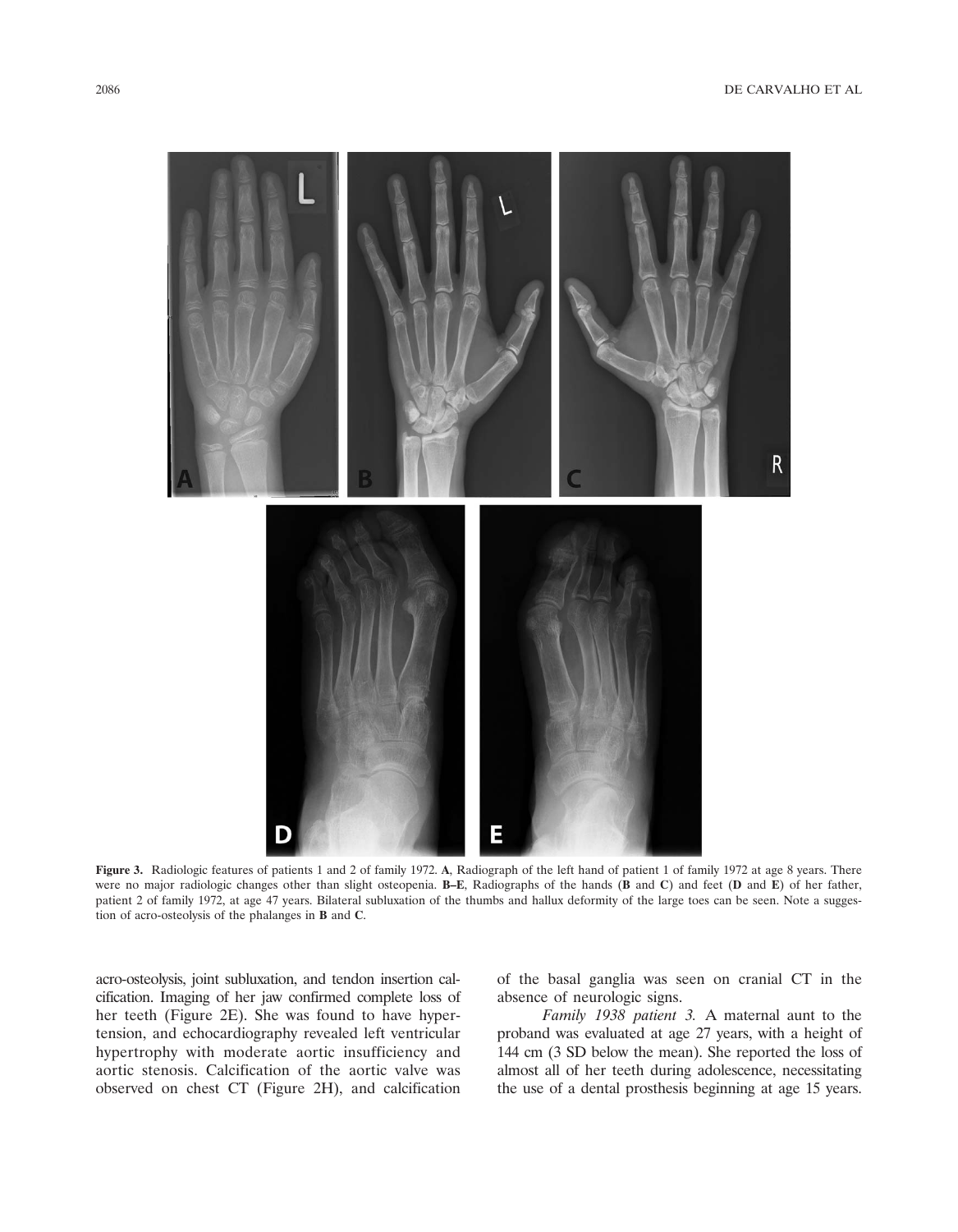

Figure 4. Schematic illustration of melanoma differentiation–associated protein 5 (MDA-5) and disease-associated mutations. The protein domains and their amino acid boundaries within the 1,025–amino acid protein MDA-5 are shown. Hel1 and Hel2 are the 2 conserved core helicase domains, and Hel2i is an insertion domain that is conserved in the retinoic acid–inducible gene 1–like helicase family. P denotes the pincer or bridge region that connects Hel2 to the C-terminal domain (CTD) involved in binding double-stranded RNA. Mutations shown above the line have been recorded in patients with a Singleton-Merton syndrome phenotype. Mutations shown below the line have been identified in patients with a neurologic phenotype. Numbers in parentheses are the numbers of families with each mutation described in the literature. Asterisk denotes a variant identified in 3 members of the same family, 2 with a neurologic phenotype and 1 with a Singleton-Merten syndrome phenotype (3). ¶ denotes a variant identified in 3 families segregating a Singleton-Merten syndrome phenotype (7), an individual with predominant neurologic involvement more consistent with Aicardi-Goutières syndrome (13), and a further family including a patient with features of Singleton-Merten syndrome, spastic paraparesis, and systemic lupus erythematosus (12). CARD = caspase activation recruitment domain.

There was a history of arthralgia of the wrists, metacarpophalangeal and interphalangeal joints, elbows, knees, and ankles, with progressive deformation starting at age 3 years. Radiography revealed diffuse osteopenia, acroosteolysis, and calcifications at tendon insertions and of the plantar fascia. She had a 6-year history of guttate psoriasis. Chest CT demonstrated calcification of the aortic valve, and calcification of the basal ganglia was observed on cranial CT in the absence of overt neurologic disease.

Other patients in family 1938. The family history indicated that a maternal uncle was evaluated at 24 years of age with a history of a deforming arthropathy beginning at age 12 years. He exhibited features of acro-osteolysis of the hands with metacarpophalangeal subluxations. There were scaly erythematous plaques involving the trunk, scalp, limbs, and buttocks. Lesional biopsy findings were compatible with psoriasis vulgaris with hyperkeratosis and accumulation of neutrophils in the corneal layer, acanthosis with scarce granulosa layer, and mild spongiosis associated with microabscesses. He was treated with methotrexate with good response of the cutaneous features, but with no apparent effect on his joint disease. He was subsequently lost to follow-up. It was reported that the proband's maternal grandmother and another maternal aunt also exhibited a deforming arthropathy, cutaneous lesions, and cardiac valvulopathy of which they both died. The aunt had 2 children, also described to have severe arthropathy. None of these individuals were available for clinical or molecular evaluation.

Family 1972. Family 1972 patient 1. The proband of family 1972 is a girl, age 9 years at the time of this study, who was born to nonconsanguineous parents of Caucasian ancestry. She presented to the rheumatology service at age 8 years with muscle weakness and pain in her legs. At that time her height was 125 cm (the median for her age). She was noted to have short distal phalanges of the hands and feet, and hallux valgus deformity of both feet. Radiography showed wide medullary cavities of the metacarpal bones and the proximal phalanges of the hands (Figure 3A), and acro-osteolysis of the distal phalanges of the feet. There were no skin abnormalities, ophthalmologic examination identified no evidence of glaucoma, and there was no calcification of the aorta or cardiac valves. Her developmental history was normal. She had delayed eruption of secondary dentition, having lost her first tooth at age 8 years. Laboratory studies showed normal levels of antinuclear antibodies. The ESR and CRP level were consistently normal. Levels of antibodies against doublestranded DNA (dsDNA) were elevated (30.8 units/ml; normal <20), and the expression of CD169/Siglec-1 on monocytes was increased (5).

Family 1972 patient 2. The father of the proband was 47 years old at the time of this study. He reported a history of joint pain without evidence of arthritis, beginning at age 20 years. He experienced delayed tooth eruption, and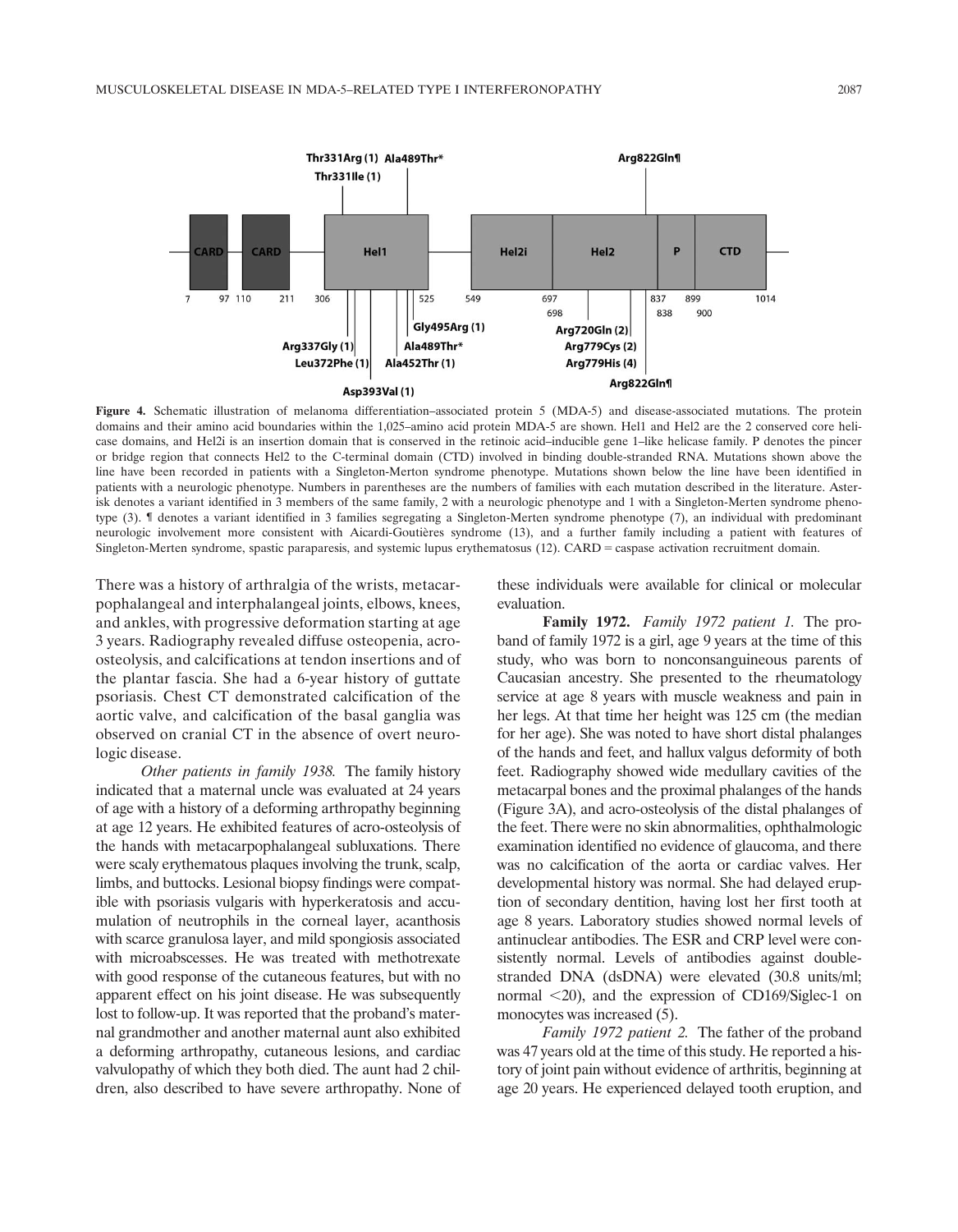the early loss of secondary dentition with resorption of the dental roots. He was diagnosed as having glaucoma at age 11 years, and as having psoriasis as a young adult. There was a history of rupture of both quadriceps tendons at ages 34 and 35 years. At the time of this study, he had multiple lentigines with hypochromic macules, and deformations of the hands and feet with acro-osteolysis of the phalanges and osteopenia seen on radiography (Figures 3B–E). Laboratory studies showed elevated rheumatoid factor and elevated levels of antinuclear (1:2,560), anti-SSA/Ro, and anti–angiotensin II receptor type 1 antibodies, while levels of antibodies against dsDNA were normal. Expression of CD169/Siglec-1 on monocytes was increased. A lesional skin biopsy demonstrated orthokeratosis and parakeratosis with a markedly thickened epithelial layer and prominent dermal papillae (results available upon request from the corresponding author). The epidermal layer showed strong immunoreactivity for ISG-15, and numerous Siglec-1– positive macrophages and dendritic cells were seen in inflammatory subepidermal foci and epithelial infiltrates (results available upon request from the corresponding author). There was a prominent  $CD45+$  leukocytic infiltrate composed of macrophages and T cells (results available upon request from the corresponding author), while B cells were absent.

Other patients in family 1972. The paternal grandmother of the proband was reported to have experienced delayed tooth eruption and early loss of secondary dentition, as well as osteopenia, bilateral hallux valgus, thickening of the Achilles tendons, and cervical myelopathy. Other family members were also reported to have glaucoma and bone and dental abnormalities, but no further details were available.

Molecular data. In family 1938 all 3 patients tested were heterozygous for missense variant c.992C>T/ p.Thr331Ile in IFIH1, while in family 1972 the 2 patients sampled were heterozygous for missense variant c.992C $>$ G/p.Thr331Arg in the same gene (Figure 4). The threonine at position 331 is highly conserved to baker's yeast (data available upon request from the corresponding author). Both substitutions are predicted by in silico programs to be damaging, and neither is annotated in the ExAC database. Mapping of the Thr331 residue onto the crystal structure of the 2CARD deletion construct  $(\triangle 2CARD)$  demonstrated that the residue lies within the Hel1 domain, one of two highly conserved core helicase domains responsible for binding RNA and RNAdependent ATP hydrolysis (results available upon request from the corresponding author).

IFN signature. All 5 individuals tested from both families demonstrated a marked up-regulation of IFNinduced gene transcripts. The IFN scores for family 1938 were 29.7 in patient 1 at age 18 years, 15.1 in patient 2 at age 45 years, and 16.8 in patient 3 at age 27 years (normal  $\leq$ 2.466). The IFN scores for family 1972 were 14.0 in patient 1 at age 9 years and 18.8 in patient 2 at age 47 years (Figure 5A).

IFN reporter activity. IFN $\beta$  reporter stimulatory activity of wild-type and mutant MDA-5 in HEK 293T cells was also assessed (Figure 5B). HEK 293T cells express low levels of endogenous viral RNA receptors, including IFIH-1, as evidenced by low IFN production upon stimulation with dsRNA, allowing comparison of the signaling activity of ectopically expressed receptors. Wild-type MDA-5 was induced only upon stimulation with poly(I-C), a long  $(>1-kb)$  dsRNA, and not upon stimulation with short (162-bp) dsRNA, and activity was negligible in the absence of exogenous RNA. In contrast, as in previously described disease-associated mutations (6), basal levels of IFN signaling were markedly increased with the 2 p.Thr331 mutant constructs in the absence of exogenous RNA.

#### DISCUSSION

We describe 5 individuals from 2 families demonstrating progressive joint disease of the hands and feet consequent to heterozygous gain-of-function mutations in MDA-5. Musculoskeletal involvement began in infancy or early adulthood and was severely deforming in the 4 oldest patients ascertained. Contractures, subluxations, tendon rupture, and tendon insertion calcification were major features, becoming more prominent over time. Joint swelling, effusion, and synovial thickening were absent clinically and on radiologic imaging. In 1 patient, patient 1 of family 1938, the degree of joint involvement prompted a diagnosis of JIA and of psoriatic arthritis, leading to the use of TNF antagonists with minimal efficacy. Her more severely affected mother, patient 2 of family 1938, was also treated with disease-modifying antirheumatic drugs, again with little effect. All 5 individuals experienced significant dental problems, with a variable defect of primary exfoliation and abnormal permanent dentition leading to premature tooth loss. Furthermore, 3 patients were diagnosed as having psoriasis, 2 as having cardiac valve calcification, and 1 as having glaucoma.

Singleton-Merten syndrome is an autosomaldominant trait characterized by bone disease particularly affecting the hands and feet, abnormal tooth development, and aortic and cardiac valve calcification associated with a considerable risk of mortality (7,8). Additional features include glaucoma, psoriasis, and poorly defined muscle weakness. A possibly characteristic facies with broad forehead has been reported in certain cases. In 2015, a p.Arg822Gln (c.2456G>A) heterozygous gain-of-function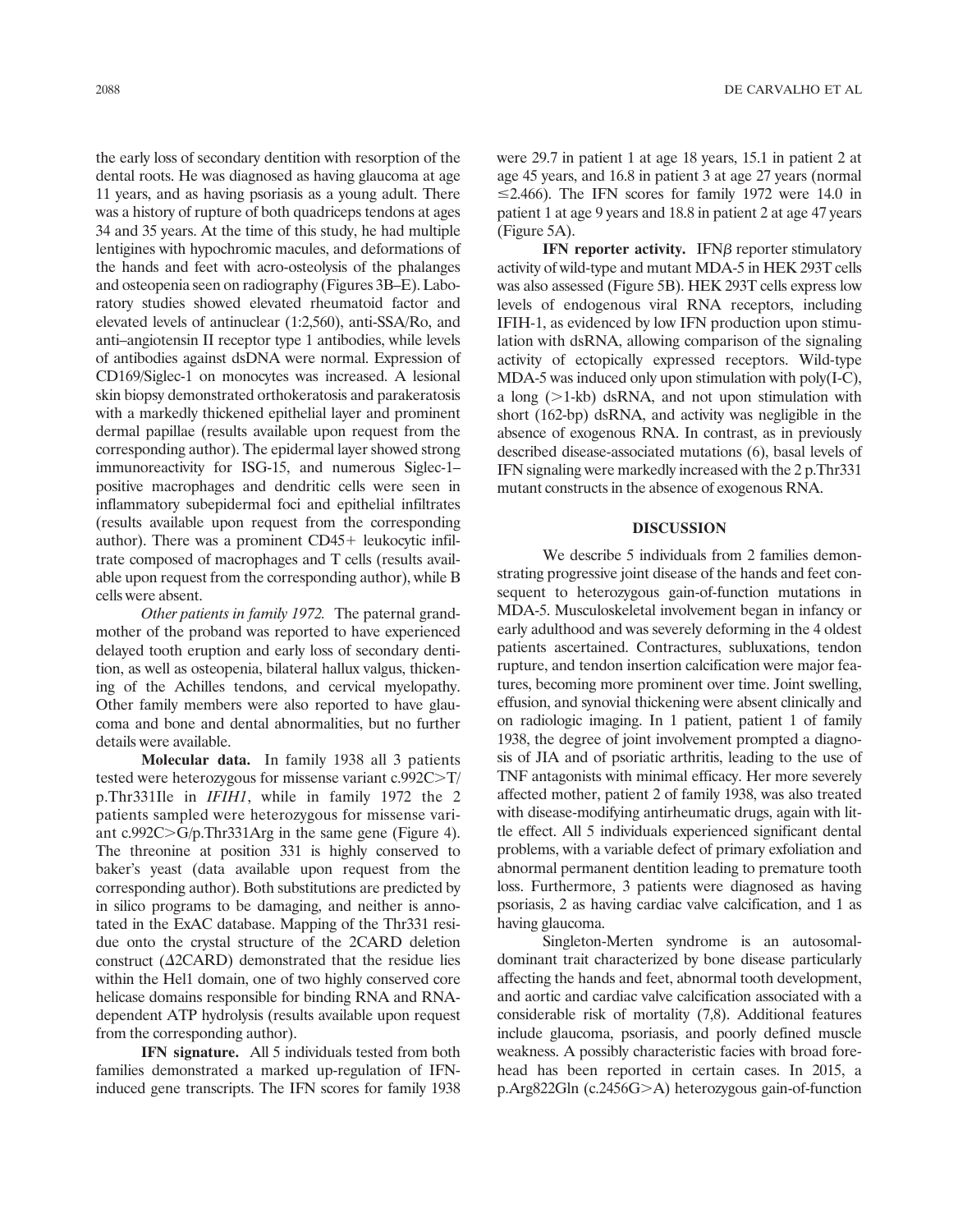

Figure 5. Type I interferon (IFN) status in families 1938 (F1938) and 1972. A, Expression of 6 IFN-stimulated genes. Values in parentheses are the patient's age (years); IFN score. Scores of  $>2.466$  are considered abnormal. RQ = relative quantification. B, IFN $\beta$  reporter activity in Flagtagged wild-type and mutant IFN-induced helicase C domain–containing protein 1 (IFIH-1) left unstimulated, stimulated with 162-bp doublestranded RNA (dsRNA), or stimulated with poly(I-C) in HEK 293T cells. IFIH-1 mutants activated the IFN signaling pathway more efficiently than did wild-type IFIH-1. Bars show the mean  $\pm$  SD of 3 independent experiments.

mutation in MDA-5 was identified to segregate with the Singleton-Merten syndrome phenotype in 2 families comprising multiple affected individuals, and in an isolated patient in whom the mutation occurred de novo (2).

Findings in the 2 families described here conform to previous descriptions of Singleton-Merten syndrome.

However, their disease is not due to the recurrent p.Arg822Gln mutation identified by Rutsch et al (2), indicating that Singleton-Merten syndrome–like features are not exclusively associated with that particular amino acid substitution. In further support of this suggestion, Bursztejn et al described a 41-year-old man with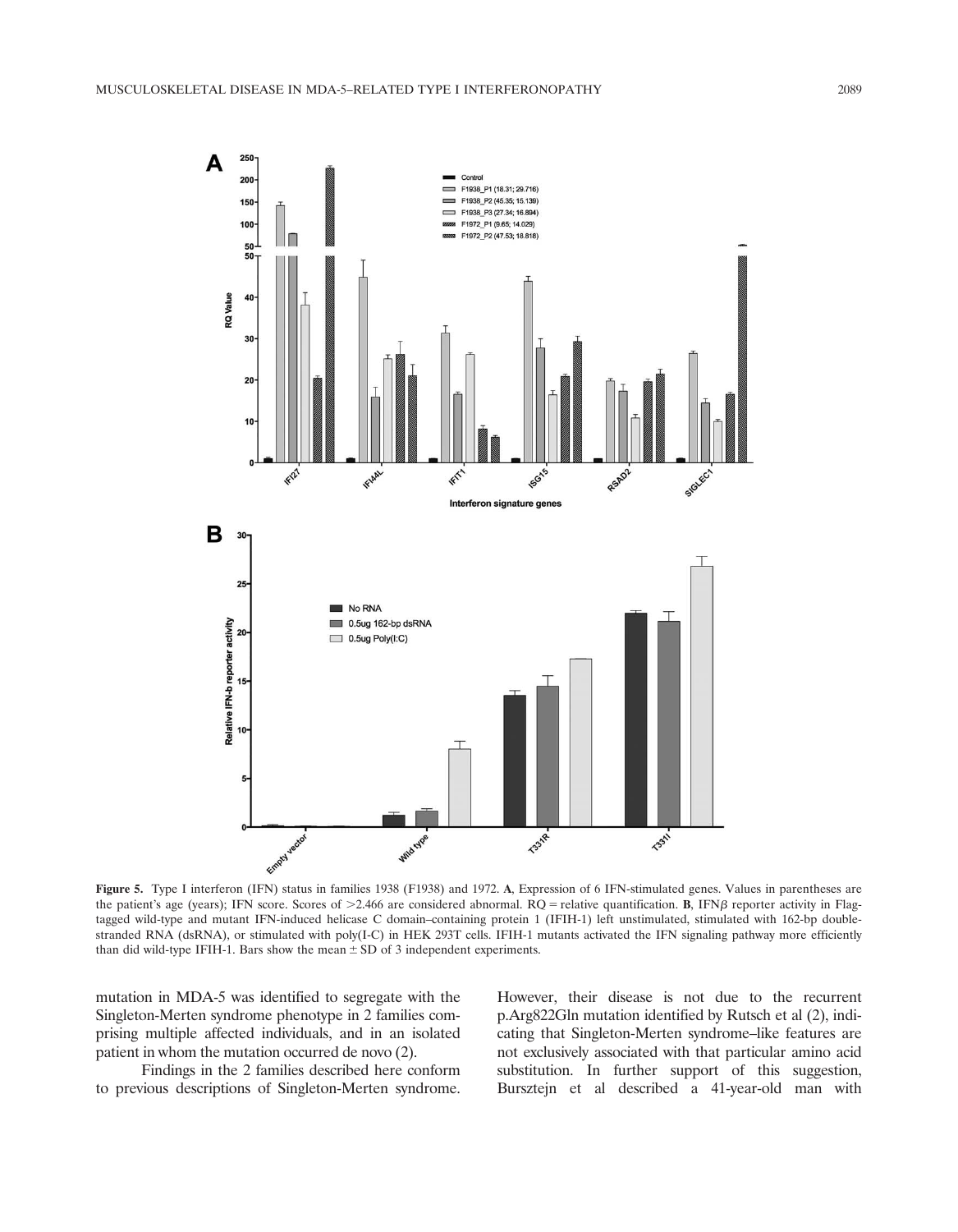camptodactyly of the fifth fingers, bilateral hallux valgus, and loss of permanent teeth after adolescence, whose disease was due to a p.Ala489Thr MDA-5 substitution (3).

Gain-of-function mutations in MDA-5 have also been described in a broad range of neuroimmunologic phenotypes, encompassing the early-onset encephalopathy Aicardi-Goutières syndrome (AGS), isolated spastic paraparesis, and spastic paraparesis with systemic lupus erythematosus (SLE) (6,9–12). Interestingly, all 3 members of family 1938 exhibited calcification of the basal ganglia, a cardinal sign of AGS, in the absence of any neurologic features. Calcification of the basal ganglia and abnormalities of the white matter were also recorded in the adult male patient described by Bursztejn et al (3), again in the absence of overt neurologic disease. These observations indicate that the Singleton-Merten syndrome and neuroinflammatory phenotypes seen in the context of MDA-5 gain-of-function constitute part of the same disease spectrum. Indeed, we note that case 2 described by Singleton and Merten in 1973 developed a fever and lost the ability to walk at the age of 14 months, after a previously unremarkable neonatal period (8). Furthermore, and effectively conclusive in support of this point, Buers et al (13) very recently reported the previously described p.Arg822Gln Singleton-Merten syndrome–associated mutation in a child with an AGS-like phenotype, while Pettersson et al (12) described a female patient with SLE and spastic paraparesis in association with the same mutation.

The type I interferonopathies represent a set of diseases grouped on the premise of a shared pathogenic role of up-regulated type I IFN signaling. A recent review suggested that this grouping currently comprises 18 distinct genotypes including IFIH1 (1). MDA-5, encoded by IFIH1, recognizes viral RNA in the cytosol, leading to the induction of a type I IFN–mediated immune response. All of the IFIH1 mutations so far characterized confer a gain of function on MDA-5, resulting in constitutive activation of the receptor and enhanced type I IFN signaling. Consistent with published data on a large cohort of patients with MDA-5 mutations (2,3,14), all 5 affected individuals tested in the present study exhibited a marked up-regulation of type I IFN signaling. As such, an IFN signature clearly represents a useful indicator of MDA-5–related pathology.

The nature of the musculoskeletal disease associated with mutations in MDA-5, and the role of type I IFN in this process, remain undefined. We note the frequent observation of psoriasis in the context of Singleton-Merten syndrome (ref. 8 and 3 patients in the present study), and that variants in IFIH1 have been associated with an increased risk of psoriasis (15). We also note a lack of consistent autoantibody production in Singleton-Merten syndrome (2,7), the absence of elevated levels of

inflammation markers (ESR and CRP), and the limited therapeutic efficacy of anti-TNF agents in 2 patients in family 1938. Although bone changes have been described in Singleton-Merten syndrome, in particular widened medullary cavities of the metacarpal bones and acro-osteolysis, joint spaces are well preserved without any obvious erosions or involvement of the epiphyses/metaphyses, and with no evidence of an increased fracture risk. Musculoskeletal disease seems mainly limited to the hands and feet, with an absence of obvious joint swelling. Muscle weakness has been described in a number of patients with Singleton-Merten syndrome reported in the literature, as in patient 1 in family 1938 in this study, but this is not a universal feature, and investigations do not support a specific neuromuscular disturbance or myositis.

Jaccoud's arthropathy has been described as a deforming arthropathy of the hands and feet, seen most commonly in the context of SLE. Importantly, there is an absence of cartilage loss or erosion of juxtaarticular bone on radiography (16,17). The pathogenesis of Jaccoud's arthropathy is unknown, but is thought to involve tendon inflammation, with an animal model suggesting a possible link with enhanced IFN signaling (18). Tendon rupture, as previously described in Singleton-Merten syndrome (7) and as recorded in patient 2 of family 1972 in this study, has been reported to frequently co-occur with Jaccoud's arthropathy in SLE patients (19). Taking these features into account, we suggest that MDA-5–related musculoskeletal disease might be considered to be a Mendelian mimic of Jaccoud's arthropathy, providing possible clues to the underlying pathogenesis.

The prominent joint disease observed in the Singleton-Merten syndrome phenotype indicates a particular association with mutations in IFIH1 compared to other type I interferonopathy genotypes (20). However, arthropathy has been noted in individual reports of patients with dysfunction of SAM domain and HD domain–containing protein 1 (21–24), 3' repair exonuclease 1 (25,26), stimulator of IFN genes (27,28), retinoic acid–inducible gene 1 (29), and proteasome subunit  $\beta$  type 8 (30) (results available upon request from the corresponding author), providing possible evidence of for a shared underlying pathology related to enhanced type I IFN signaling. If this is proven to be the case, the identification of such IFN-associated phenotypes will be of increasing clinical relevance as anti-IFN treatments become available (31).

#### AUTHOR CONTRIBUTIONS

All authors were involved in drafting the article or revising it critically for important intellectual content, and all authors approved the final version to be published. Dr. Crow had full access to all of the data in the